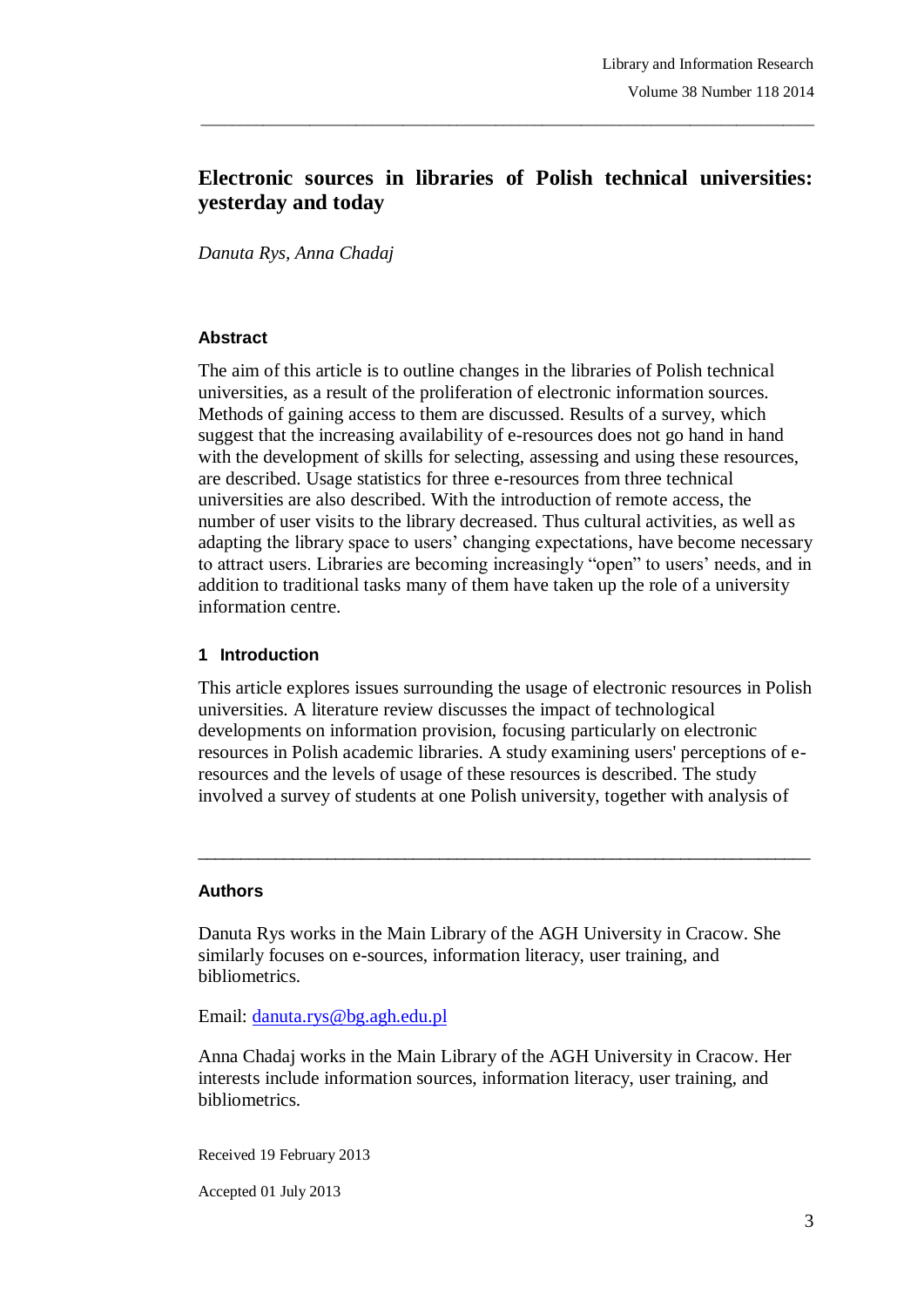usage figures for three separate electronic resources at three Polish universities. This article makes recommendations about user training and the promotion of eresources.

\_\_\_\_\_\_\_\_\_\_\_\_\_\_\_\_\_\_\_\_\_\_\_\_\_\_\_\_\_\_\_\_\_\_\_\_\_\_\_\_\_\_\_\_\_\_\_\_\_\_\_\_\_\_\_\_\_\_\_\_\_\_\_\_\_\_\_\_\_\_\_\_\_\_\_\_\_\_\_

### **2 Literature review**

The development of information technologies and the internet has led to many changes in libraries. OPAC catalogues have been created, and remote access to esources has become standard. In addition to subscribed electronic journals, books, and databases available on external servers, users can access academic resources through digital libraries. These changes have been reflected and described in library literature.

Jacquesson (1995) discussed the history and various aspects of the development of automation in libraries in Western Europe, the United States and Canada, considering issues such as functions of automated systems, OPAC catalogues and library networks. Dech (2012) provided a brief history of the use of technologies in libraries, focusing on library automation efforts of the IFLA's Mechanization Committee. He also discussed OPAC catalogues, the use of the internet in libraries and innovations such as smartphones, and electronic books readers.

Moghaddam (2009) focused on the development of databases from paper-based to web-based, including their functionality and search features. Other concerns included organising national consortia for licensing databases (Tollefsen and Gulliksen, 1999), managing electronic journals and user training (Kidd, 1997), licensed electronic resources management (Webb, 1998), cataloging and management policies (West and Miller, 2011), and user behaviour (Nicholas, 2010).

Changes which have taken place in Polish university libraries over the last several dozen years also have been the subject of many books, journal articles and conference materials. Nahotko (2004), chronicled the history of automation and computerisation in Poland, and Ścibor (1999) focused on issues regarding library software used in Polish libraries, such as CDS/ISIS (Computerised Documentation Service / Integrated Set of Information Systems), as well as on the exchange of ideas between the libraries undergoing the process of computerisation. Ścibor's (1999) goal was to compare the state of the automation of Polish libraries to the international standards at the time. The automation of library processes by using integrated library systems was a topic tackled by Grabowska (1989), and Paluszkiewicz (1991). Dobrzyńska-Lankosz (2009) addressed the issue of the technology revolution and its effect on the methods of acquisition, preparation, storage, and circulation of collection materials in libraries.

Many authors have looked at the subject of electronic sources in Polish libraries. Dobrzyńska Lankosz (2002) wrote about the beginnings of computerisation, and the first electronic sources, while Górny (2002) presented basic models and trends in collection management, and changes which had taken place as the result of the introduction of electronic sources. Jańdziak (2010) discussed issues such as the range of e-sources available in libraries, issues surrounding the management of e-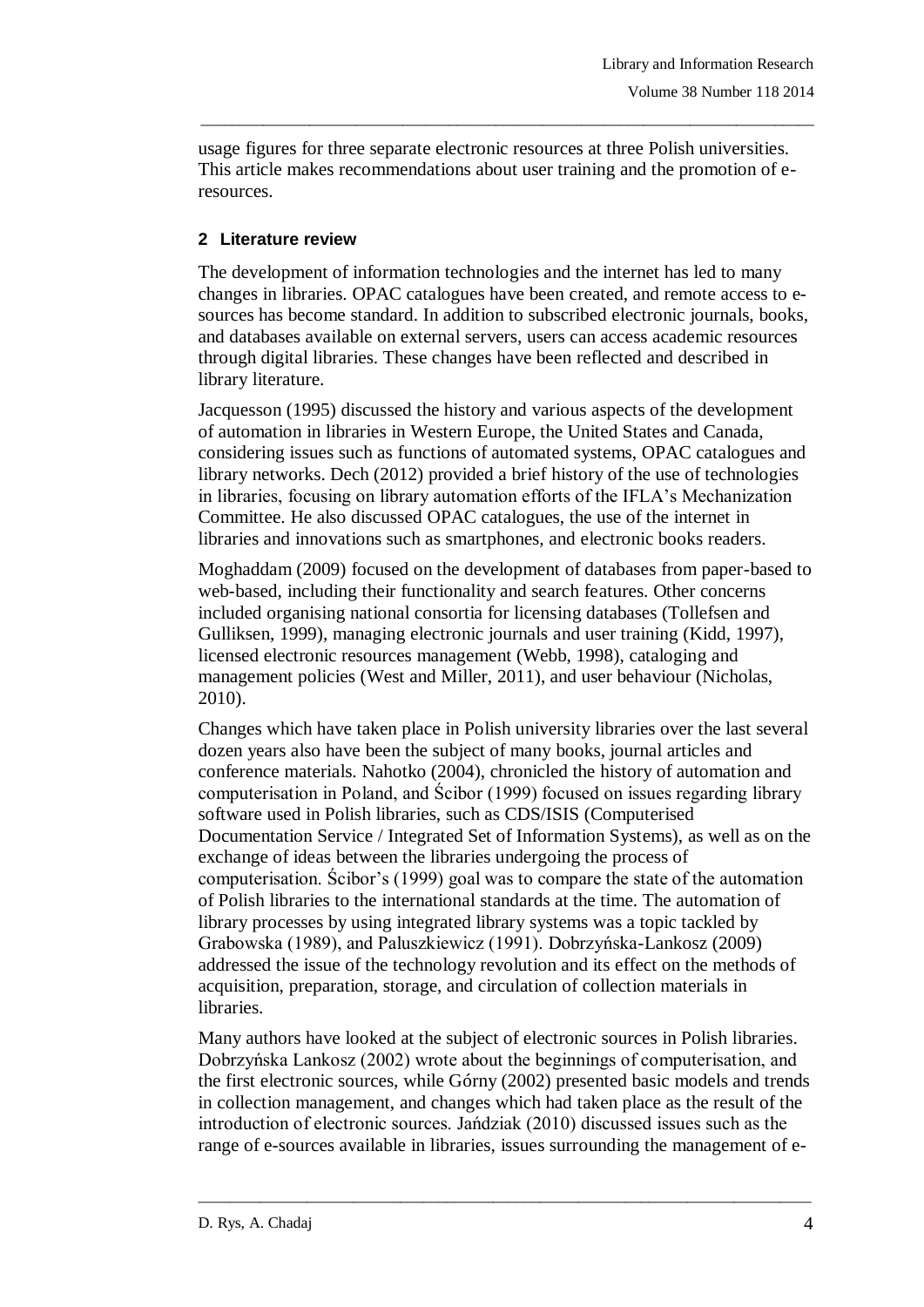sources, the organisation of access, and new technologies facilitating the management of the collections of e-resources (such as open URL link resolvers, federated searching, and Open Journal Systems). The organisation of online access to subscribed e-sources, for example via HAN (Hidden Automatic Navigator) was outlined by Nabiałczyk (2007), while Stępniak (2010) dealt with the topic of financing and acquiring electronic resources. Sójkowska and Podgórski (2008) presented the results of a survey on the number of electronic sources at the university libraries, and the means of making them available.

\_\_\_\_\_\_\_\_\_\_\_\_\_\_\_\_\_\_\_\_\_\_\_\_\_\_\_\_\_\_\_\_\_\_\_\_\_\_\_\_\_\_\_\_\_\_\_\_\_\_\_\_\_\_\_\_\_\_\_\_\_\_\_\_\_\_\_\_\_\_\_\_\_\_\_\_\_\_\_

Much attention has been devoted to digital libraries all over the world. The book *E-Publishing and Digital Libraries: Legal and Organizational Issues* (Iglezakis, Synodinou, and Kapidakis, 2011) discussed organizational and legal issues concerning digital libraries. Raitt (2000) presented an overview of digital initiatives in selected countries in Europe, including projects founded by the European Commission, while Greenstein and Thorin (2002) carried out a study of digital library programs run by academic libraries in the USA, members of the Digital Library Federation.

In Poland, Dobrzyńska-Lankosz (2010) discussed their features and their potential threat to traditional libraries. Kopka (2010) described the activity of the Digital Libraries Federation. A recent collection of articles devoted to digital libraries discussed issues such as quality assessment criteria (Janiak and Krakowska, 2012), the creation of digital libraries (Mazurek, Parkoła and Werla, 2012), and profiled Polish digital libraries.

#### **3 Libraries of Polish technical universities**

This study focuses on the libraries of three Polish technical universities.

The library of the AGH University of Science and Technology in Cracow was originally founded in 1919. Today, there are more than 34,000 students at the 16 faculties of the University. Apart from the Main Library, there are 15 faculty and 9 department libraries, and 3 libraries of other university units. The Main Library collections comprise 570,000 volumes of books and journals and 719,000 items consisting of patent descriptions, standards, maps, catalogues etc. The range of the library collection is consistent with the subject matter of studies and research carried out at the university, including mining, metallurgy, computer science and engineering (AGH, [2014]).

The library of Warsaw University of Technology was originally founded in 1915. In the academic year 2012/2013 the university had over 33,000 students. At present, the library and information system at the Warsaw University of Technology is comprised of more than 40 libraries: the Main Library, faculty and institute libraries, and libraries of other university units. They hold over 1,500,000 volumes of printed books and journals, and more than 18,000 electronic sources, such as e-journals, e-books, databases (Politechniki Warszawskiej, 2012).

Finally, this study also covers the library of Wroclaw University of Technology, which was established in 1946. The university had more than 33,500 students in 2012/2013. The library collection comprises more than 900,000 volumes of books, journals and other documents (such as doctoral dissertations, standards,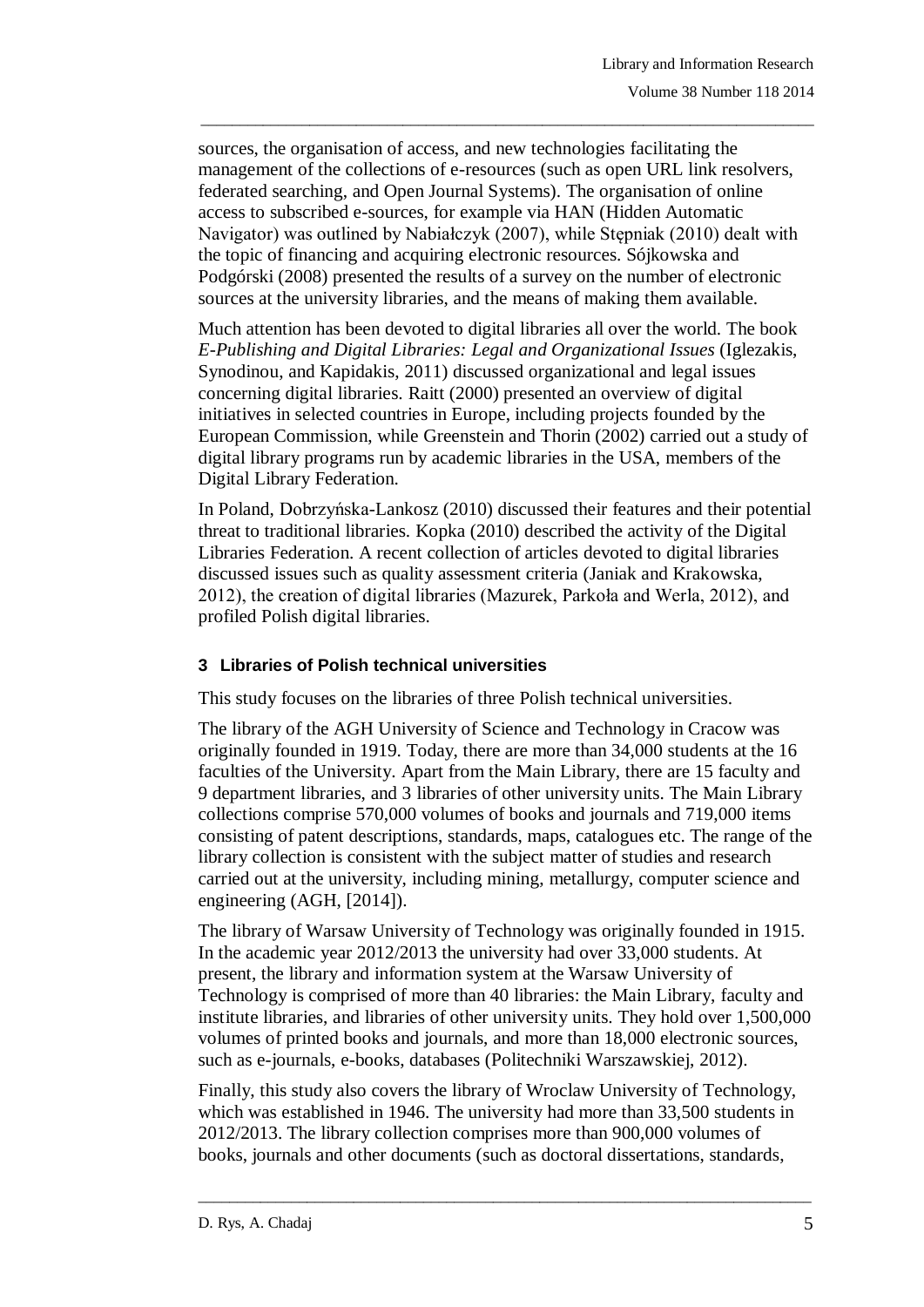trade catalogues and CD-ROMs). The scope of the collection includes technical literature related to the areas covered by the university, such as mathematics, physics and chemistry, architecture, computer science, social and political science. Selected publications in other areas such as pedagogy, and psychology are also in the collection (Politechniki Wrocławskiej, [2014]).

\_\_\_\_\_\_\_\_\_\_\_\_\_\_\_\_\_\_\_\_\_\_\_\_\_\_\_\_\_\_\_\_\_\_\_\_\_\_\_\_\_\_\_\_\_\_\_\_\_\_\_\_\_\_\_\_\_\_\_\_\_\_\_\_\_\_\_\_\_\_\_\_\_\_\_\_\_\_\_

### **4 Electronic sources in the libraries of Polish technical universities**

A turning point in the dissemination of electronic resources was the introduction of sources offering access to full-text documents such as e-journals and e-books. The first full-text sources acquired by Polish technical libraries were Blackwell and Springer electronic journals and SAFARI and KNOVEL e-book collections.

In 1999 a SpringerLINK Polish library consortium was established. The coordinator of the project was the Main Library of the Warsaw University of Technology. 39 libraries belonging to the consortium gained online access to articles from 464 electronic journals. In 2001 two other consortia concerning fulltext journals were set up: ScienceDirect (Elsevier journals), and IDEAL (journals published by Academic Press).

At present, the majority of information sources at practically every technical university are in electronic form. Printed collections supplement electronic resources. Electronic resources available at Polish technical universities include ejournals, e-books, bibliographic, abstract and full-text databases, and documents created by academic staff.

Since 1st January 2010 the Ministry of Science and Higher Education, on the basis of a national licence, has provided all academic institutions and the Polish Academy of Science centres with access to basic electronic resources, including:

- ScienceDirect
- Wiley-Blackwell
- Web of Knowledge
- Springer
- EBSCOhost Web
- Scopus

Another way of gaining access to electronic resources is through acquisition by library consortia. Currently in Poland there are 15 library consortia (Interdyscyplinarne Centrum Modelowania Matematycznego i Komputerowego, 2014). The libraries of the largest technical universities participate in 14 consortia. The Ministry of Science and Higher Education partly subsidises such initiatives (up to 50 percent) with libraries covering the remaining costs from their own budgets.

Libraries of Polish technical universities also acquire e-sources individually through wholesalers or directly from publishers. The purchase of e-books often constitutes ownership of the books by the library. Online databases and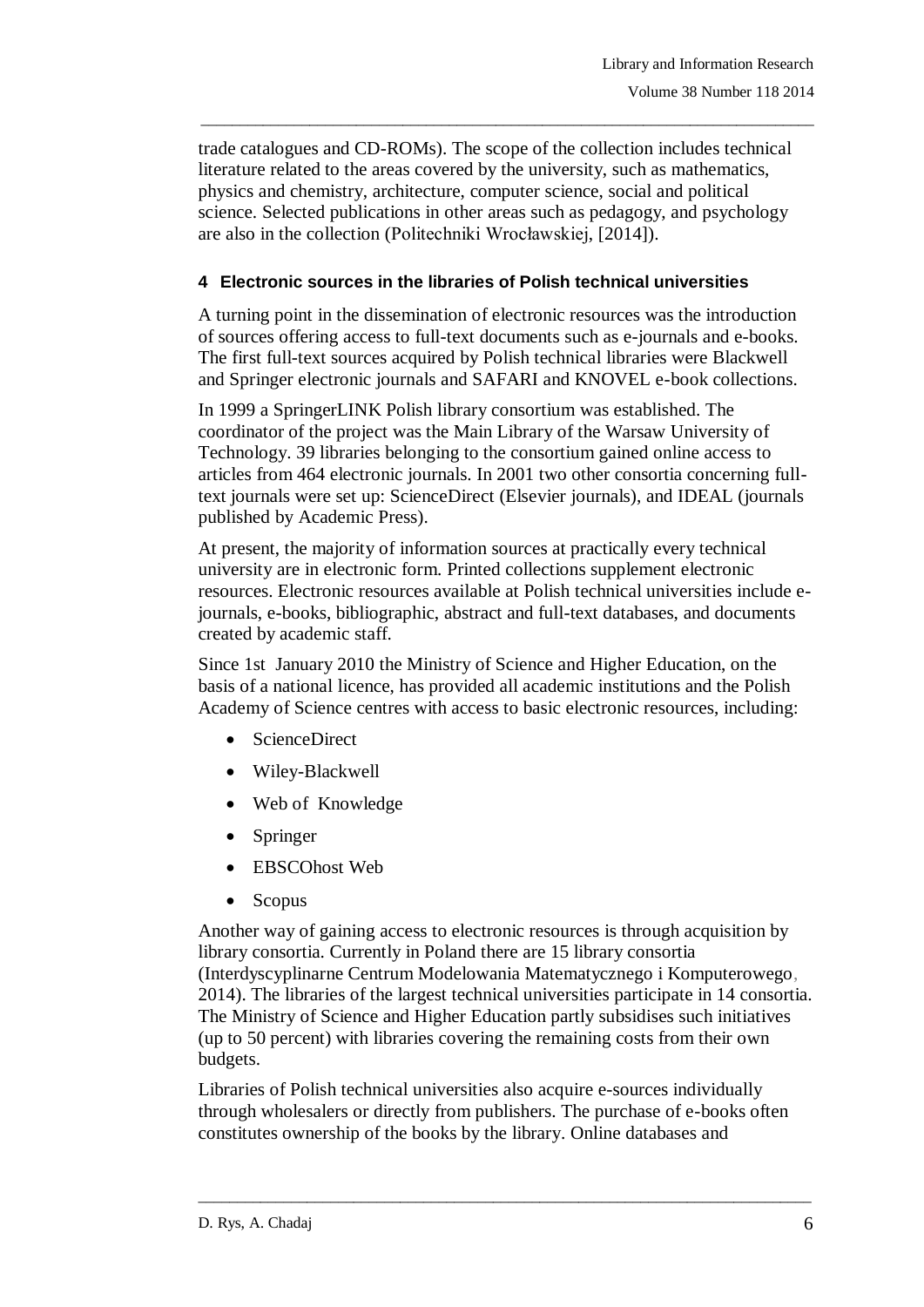collections of electronic sources are acquired via licence (such as a full-text database OnePetro).

This range of e-sources is supplemented by open access online collections, such as arXiv, and TechXtra. One example of a Polish language repository is Open AGH (Open AGH, [2014]), initiated in 2010 by the AGH University of Science and Technology. It is the first academic repository of Open Educational Resources in Poland available under the terms of a Creative Commons licence. Materials include online courses, course books, tests, and presentations from 102 academic fields. A similar service is the ENY Repository (Repozytorium ENY, 2013) of the Faculty of Electrical Engineering at the Wroclaw University of Technology.

\_\_\_\_\_\_\_\_\_\_\_\_\_\_\_\_\_\_\_\_\_\_\_\_\_\_\_\_\_\_\_\_\_\_\_\_\_\_\_\_\_\_\_\_\_\_\_\_\_\_\_\_\_\_\_\_\_\_\_\_\_\_\_\_\_\_\_\_\_\_\_\_\_\_\_\_\_\_\_

# **5 Methods**

Two research questions were identified:

- What are the users' views on e-resources provided by the Main Library of the AGH University of Science and Technology?
- How frequently are the electronic sources of information used?

In order to address these questions, a questionnaire survey was carried out among AGH University students. This survey was followed by a statistical analysis of the usage of selected e-resources at three leading technical universities (the Warsaw University of Technology, the Wroclaw University of Technology, and the AGH University of Science and Technology).

## **5.1 The survey**

From 1st to 31st March 2009, staff at the Main Library of the AGH University conducted a survey to establish the level of knowledge of available e-resources, their usefulness and problems students had using them.

The questionnaire consisted of two parts. The first part included questions concerning the respondent's area of research, e-sources used, and training organised at the library. It consisted of 12 closed questions (single answers, and multiple answers), and 1 open-ended question, where respondents could write their comments and suggestions. In the second part, students gave personal information for statistical purposes, such as their gender, the type of course, and the faculty name.

The questionnaire was available on the AGH University Main Library website, and on the online catalogue website in the above mentioned period. 198 students completed the survey.

In addition to the survey the authors decided to carry out further research examining usage statistics for the electronic resources.

#### **5.2 Analysis of usage statistics**

In order to discover the extent to which electronic resources are used by AGH University faculty members and students in comparison with other leading technical universities in Poland, the authors carried out a comparative analysis of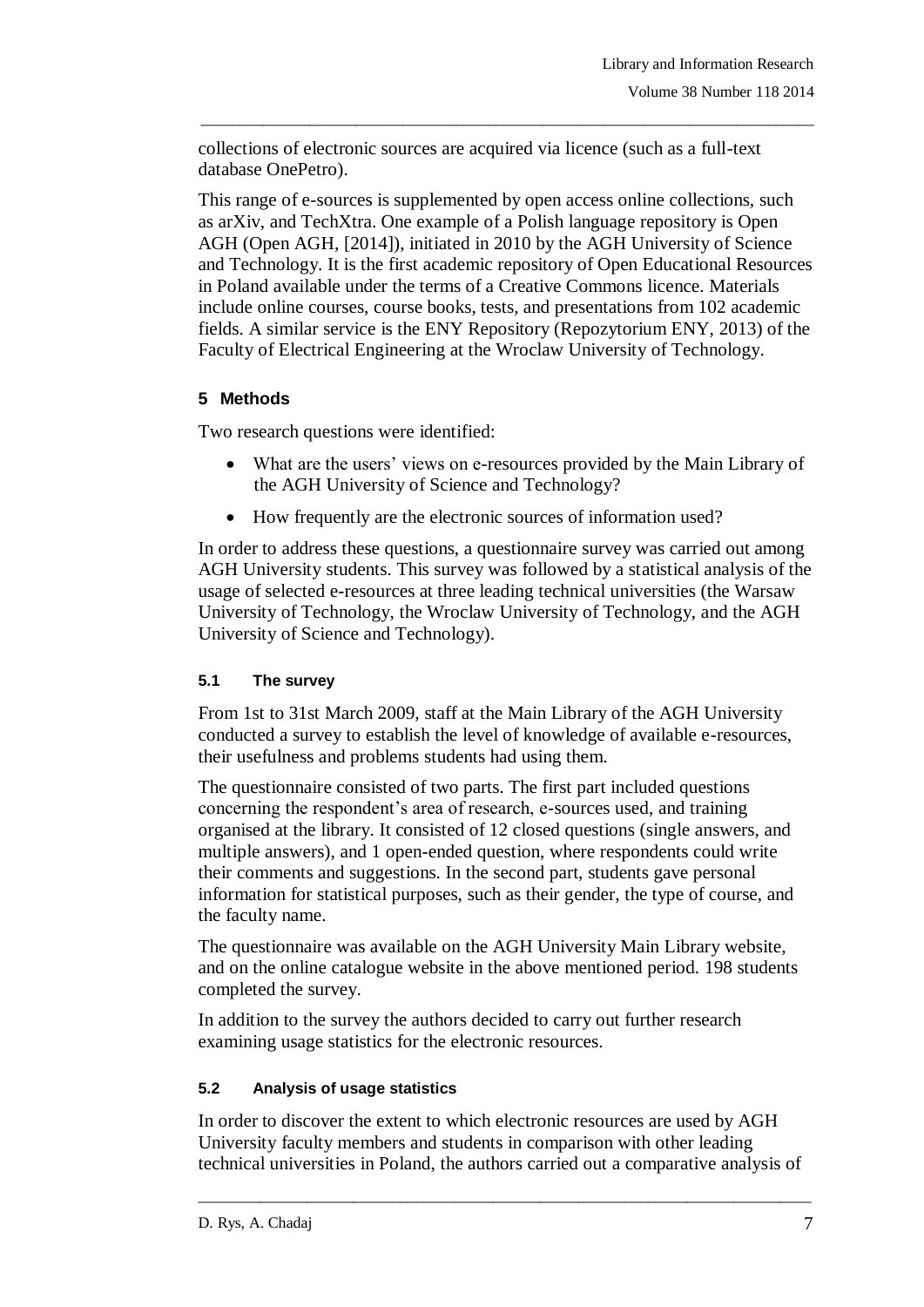the usage of selected electronic sources in 2012. The data were provided by ICM - Interdisciplinary Centre for Mathematical and Computational Modelling at the University of Warsaw (Wirtualna Biblioteka Nauki, 2012).The centre provides statistics for all electronic sources acquired via national licence or consortia.

\_\_\_\_\_\_\_\_\_\_\_\_\_\_\_\_\_\_\_\_\_\_\_\_\_\_\_\_\_\_\_\_\_\_\_\_\_\_\_\_\_\_\_\_\_\_\_\_\_\_\_\_\_\_\_\_\_\_\_\_\_\_\_\_\_\_\_\_\_\_\_\_\_\_\_\_\_\_\_

The selected universities are comparable in terms of their number of students. The analysis investigated three sources of different types:

- a) a subject full-text database (IEEE Xplore);
- b) a collection of full-text electronic journals (Science Direct);
- c) an interdisciplinary bibliographic and abstract database (Web of Science).

The investigation compared their usage at three universities in the period from 2007 to 2011. The available data enabled the authors to compare the number of full texts downloaded by users in the case of IEEE Xplore and Science Direct, and the number of searches in the case of Web of Science.

## **6 Findings**

#### **6.1 Survey results**

As the number of respondents was relatively low, the research cannot be considered representative; however, it provided some initial insights into perceptions of electronic resources.

The research showed a lack of student awareness of e-resources. Most students (56 %) admitted that they either did not know the electronic sources offered by the library at all, or did not know them adequately. Students mostly drew information on electronic sources from the Main Library website (54 %), from acquaintances (41%), or from lecturers (25%).

Students' choice of electronic sources most frequently depended on the ease of access (59%), relevance to the topic (45%) and their lecturer's recommendation (44%). Some students pointed out that the library did not offer electronic information sources for their subjects (17%). These answers were given by the students in the field of mechanical engineering and robotics, and environmental protection, for which no subject databases were provided by the library. However, students from other faculties which were supported by appropriate subject databases were among the 17% of respondents who believed the library did not offer resources specific to their field of study

Most e-resources contain publications only in English, which was a problem to 7% of respondents. Students most commonly reported the following problems:

- finding relevant publications  $(31\%)$ ;
- obtaining too many results  $(22\%)$ ;
- lack of access to full text of articles (17%).

Our interpretation of these data is that difficulties in finding relevant results could be caused by the improper selection of e-resources. We also believe that obtaining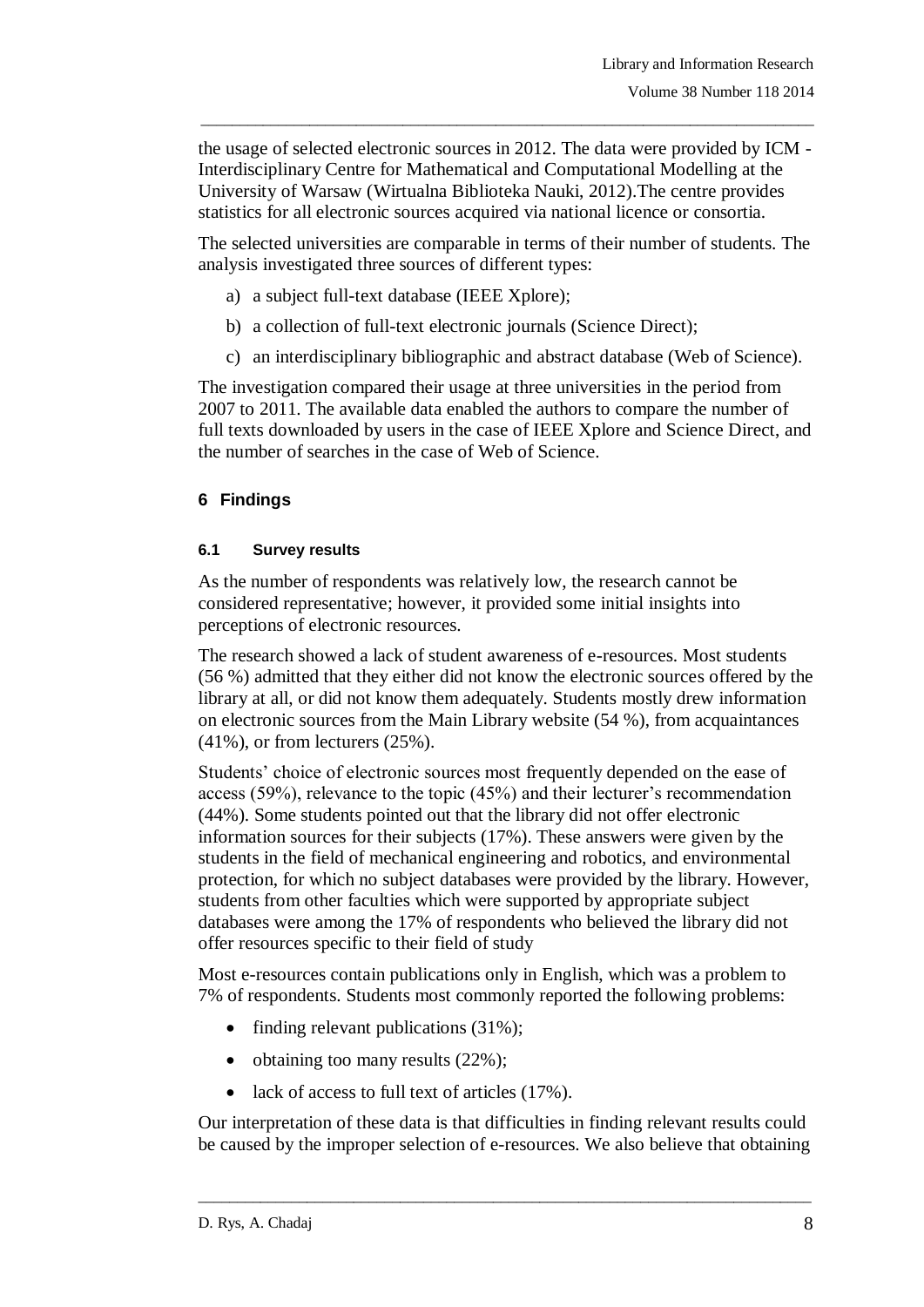too many results could be a consequence of the lack of skills in phrasing or refining a search.

\_\_\_\_\_\_\_\_\_\_\_\_\_\_\_\_\_\_\_\_\_\_\_\_\_\_\_\_\_\_\_\_\_\_\_\_\_\_\_\_\_\_\_\_\_\_\_\_\_\_\_\_\_\_\_\_\_\_\_\_\_\_\_\_\_\_\_\_\_\_\_\_\_\_\_\_\_\_\_

A general trend observed in the data received was that students who had direct contact with the library services (for example those using e-resources in the Reference Department, or students who had completed training in information sources in the library) had more knowledge about these resources, and their searches appeared to be more effective.

A detailed report on the survey results was published in Chadaj and Turecka (2009). In the survey responses, AGH University students themselves seemed to suggest that their awareness of electronic resources was inadequate. The authors therefore decided to compare the usage statistics for selected e-resources at AGH University, Warsaw University of Technology and Wroclaw University of Technology. The findings of this research are presented below.

#### **6.2 Usage statistics**

#### **6.2.1 IEEE Xplore usage**

IEEE Xplore is a full-text database providing access to documents in electrical engineering, computer science and electronics, published by the IEEE (Institute of Electrical and Electronics Engineers) and its publishing partners.



Figure 1 presents statistical data showing the number of downloaded full texts.

### **Figure 1: The number of full texts downloaded from IEEE Xplore in years 2007-2011.**

The analysis shows that after an initial period of increased interest, the IEEE Xplore usage fell in 2009. According to IEEE Xplore's publisher, it was in that year that Google decided to discard their previous IEEE Xplore metadata index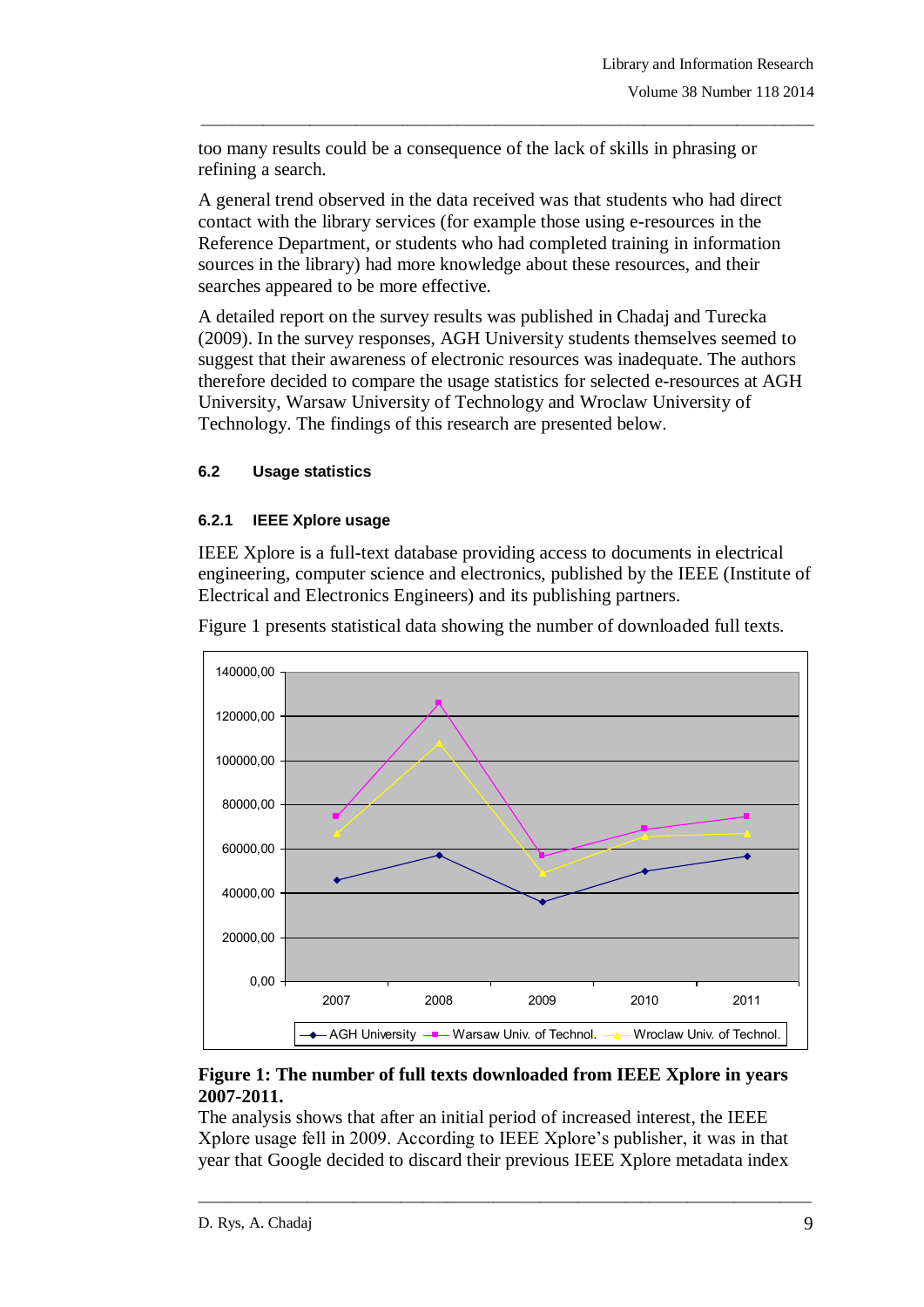and completely rebuild an index of over 2.5 million IEEE Xplore metadata records. This action may have impacted the ability of students to find IEEE Xplore articles in Google and may have affected IEEE Xplore usage. (IEEE Xplore and Google, 2013). Since then the statistics show a small rise in IEEE Xplore usage at all three universities.

\_\_\_\_\_\_\_\_\_\_\_\_\_\_\_\_\_\_\_\_\_\_\_\_\_\_\_\_\_\_\_\_\_\_\_\_\_\_\_\_\_\_\_\_\_\_\_\_\_\_\_\_\_\_\_\_\_\_\_\_\_\_\_\_\_\_\_\_\_\_\_\_\_\_\_\_\_\_\_

#### **6.2.2 Science Direct usage**

Science Direct is a leading full-text database. The National Licence in Poland provides Polish scientific institutions with access to more than 2,100 peerreviewed journals published by Elsevier.

Figure 2 presents statistical data concerning the number of full texts of articles downloaded from Science Direct.



**Figure 2: The number of full texts downloaded from Science Direct in years 2007-2011.** 0

The analysis shows the increasing popularity of this source at the Wroclaw University of Technology and at the AGH University of Science and Technology. The usage of Science Direct at the Warsaw University of Technology slightly dropped in 2010. It is not clear why this is the case.

#### **6.2.3 Web of Science usage**

Web of Science provides access to the world's leading citation databases. It covers over 12,000 of the highest impact journals worldwide, including open access journals and over 160,000 conference proceedings from more than 250 disciplines (Web of Science, 2014). Figure 3 shows statistics for the number of searches carried out in this database at each of the three universities.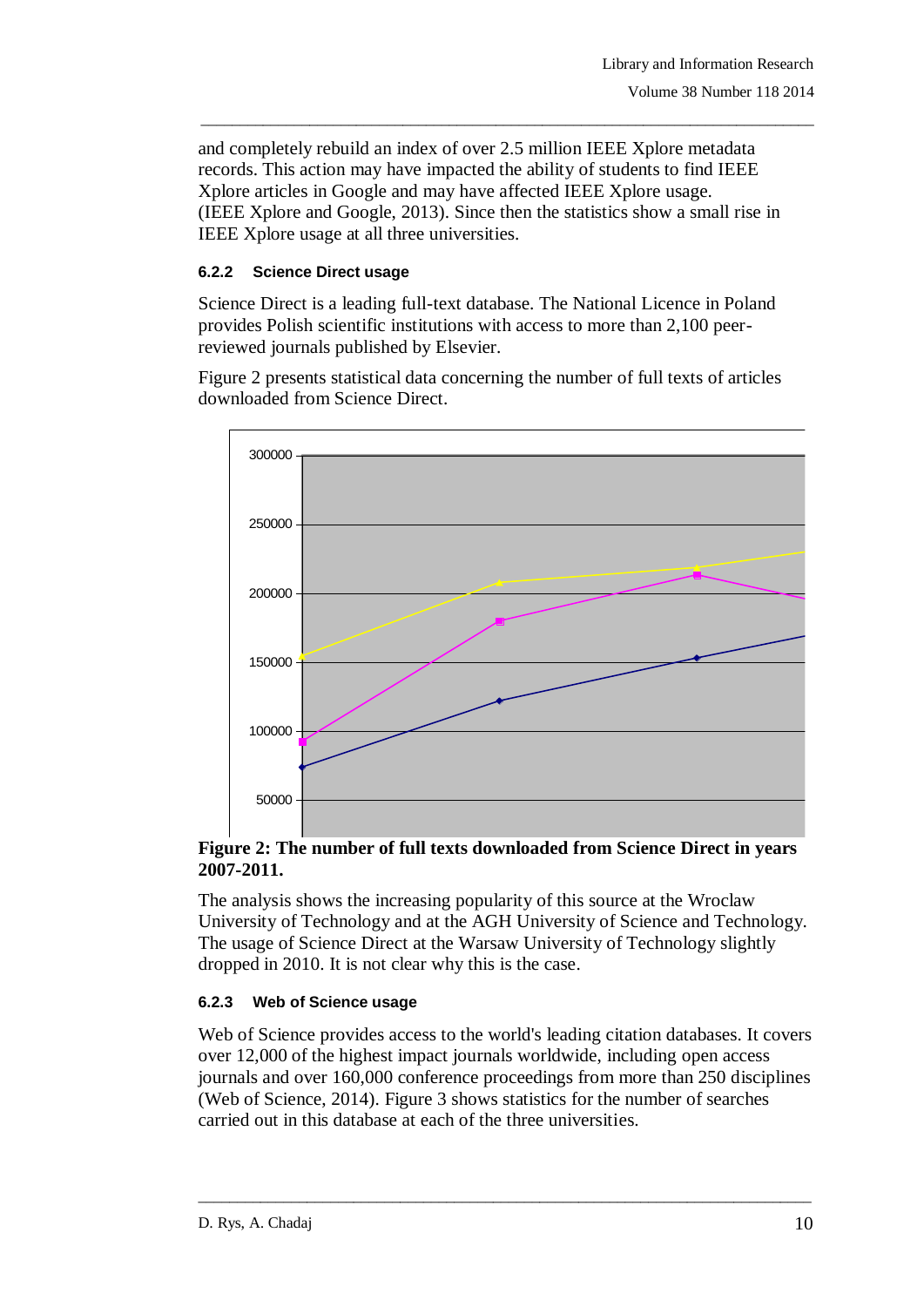

\_\_\_\_\_\_\_\_\_\_\_\_\_\_\_\_\_\_\_\_\_\_\_\_\_\_\_\_\_\_\_\_\_\_\_\_\_\_\_\_\_\_\_\_\_\_\_\_\_\_\_\_\_\_\_\_\_\_\_\_\_\_\_\_\_\_\_\_\_\_\_\_\_\_\_\_\_\_\_

**Figure 3: Searches carried out in Web of Science, 2007-2011.**

Web of Science usage in Poland is relatively high in comparison to usage figures provides information about citation counts and h-index values for scholarly for other bibliographic and abstract databases. This may be due to the fact that it articles; information which is required for assessing staff, faculties and institutions. The figures show an increase in the usage of Web of Science at the Wroclaw University of Technology and at the AGH University of Science and Technology. However, in 2011 usage of the resource at the Warsaw University of Technology decreased. This could partly be explained by the fact that in that year another interdisciplinary citation database, SCOPUS, was provided through a national licence.

Despite a comparable number of users, the usage of analysed e-sources at the AGH University of Science and Technology is lower than at the two other leading technical universities in Poland.

## **7 Discussion**

As the results of the research showed that student awareness and usage of electronic resources were at a relatively low level, steps were taken to address the issues arising from the research.

## **7.1 User training to promote e-resources**

The survey results showed that students who had participated in the library training seemed to have a better knowledge of electronic resources and could use them more efficiently. Therefore attempts were made to extend this training to a wider group of users.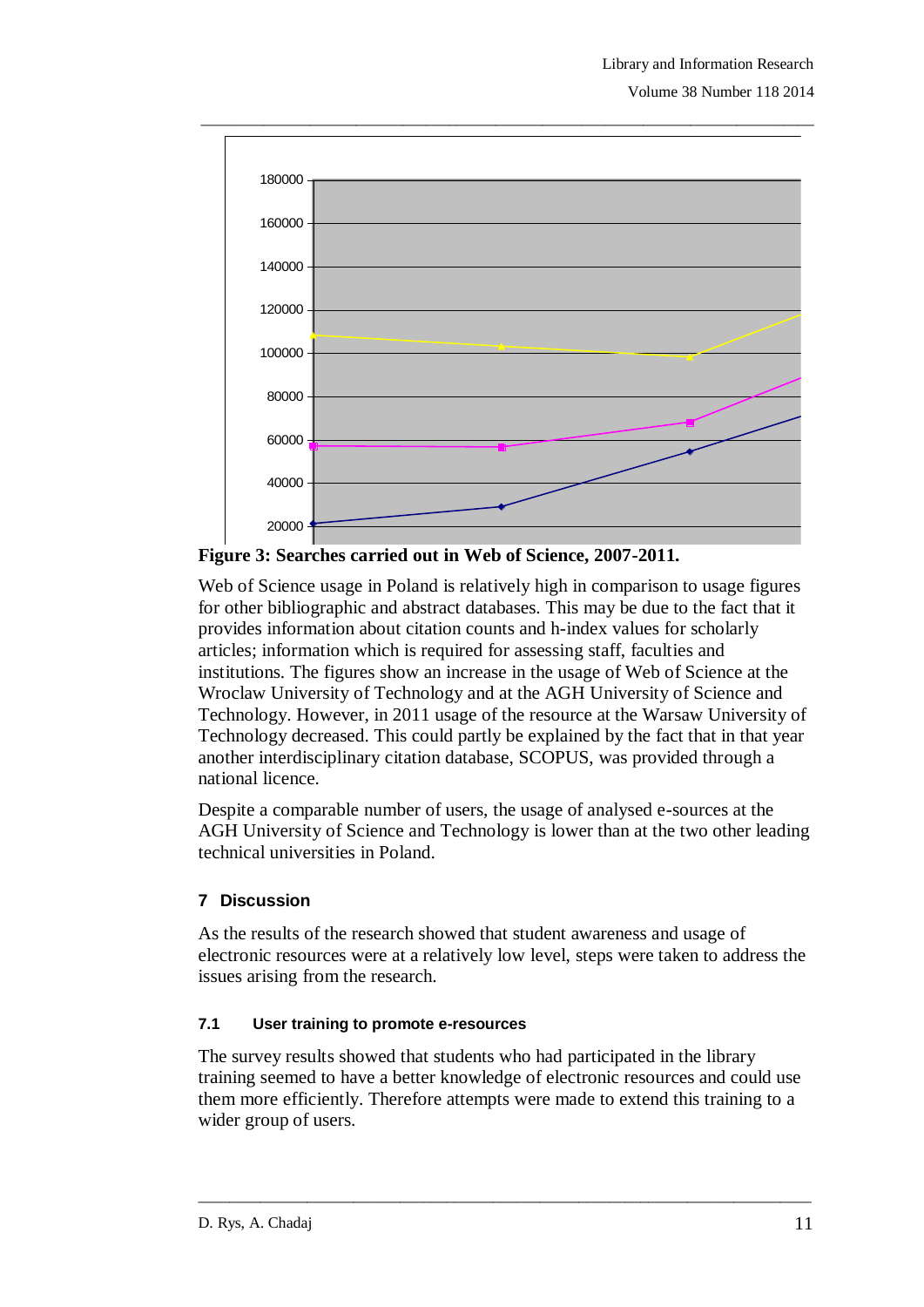The training syllabus at the Main Library of the AGH University of Science and Technology has been extended and now includes:

\_\_\_\_\_\_\_\_\_\_\_\_\_\_\_\_\_\_\_\_\_\_\_\_\_\_\_\_\_\_\_\_\_\_\_\_\_\_\_\_\_\_\_\_\_\_\_\_\_\_\_\_\_\_\_\_\_\_\_\_\_\_\_\_\_\_\_\_\_\_\_\_\_\_\_\_\_\_\_

- introductions to resources based on students' syllabi in their faculties;
- training in how to use selected resources;
- literature searching for undergraduate and postgraduate dissertations;
- compiling bibliographies;
- introduction to citation rules and to complying with copyright regulations.

Classes are run by library staff for groups of approximately 15 people and are usually between 90 to 135 minutes.

Despite informing all faculties about the survey results and extending the training offer the response fell short of expectations. At present, due to the ongoing renovation and extension of the library building, training has been temporarily suspended. When the work is completed, and the multimedia training room is ready for use, further promotion and extension of the training offer are planned. Proposed topics and dates of training sessions will be placed on the library website and on faculty websites. The library also plans to introduce additional, tailor-made training sessions for interested users on demand.

## **7.2 Promotion of e-resources**

Steps were taken to address the relatively low use of e-resources at AGH University in comparison with other leading technical universities, as revealed by the usage statistics. Library website information was modified to enable users to browse e-resources according to their subject. In addition, new materials were prepared in electronic form and in print, including information leaflets, folders, posters, presentations and guides.

## **8 Conclusion**

At present, electronic resources, such as bibliographic and abstract databases, collections of full-text journal articles, and other electronic materials are standard in the libraries of Polish technical universities. Users can access these resources in the library, or remotely.

Basic electronic resources are available for all academic institutions through a national licence. Access to specialised, licensed bibliographic, abstract and fulltext databases can be gained through library consortia, or on the basis of individual licence agreements between libraries and publishers.

Individual libraries present information about their electronic resources on their websites. Electronic resources are usually arranged in alphabetical order or according to subject. Subjects mostly match the courses offered by particular universities, and include both commercial and open access databases, collections of full-text e-journals and e-books, and free catalogues of selected internet resources.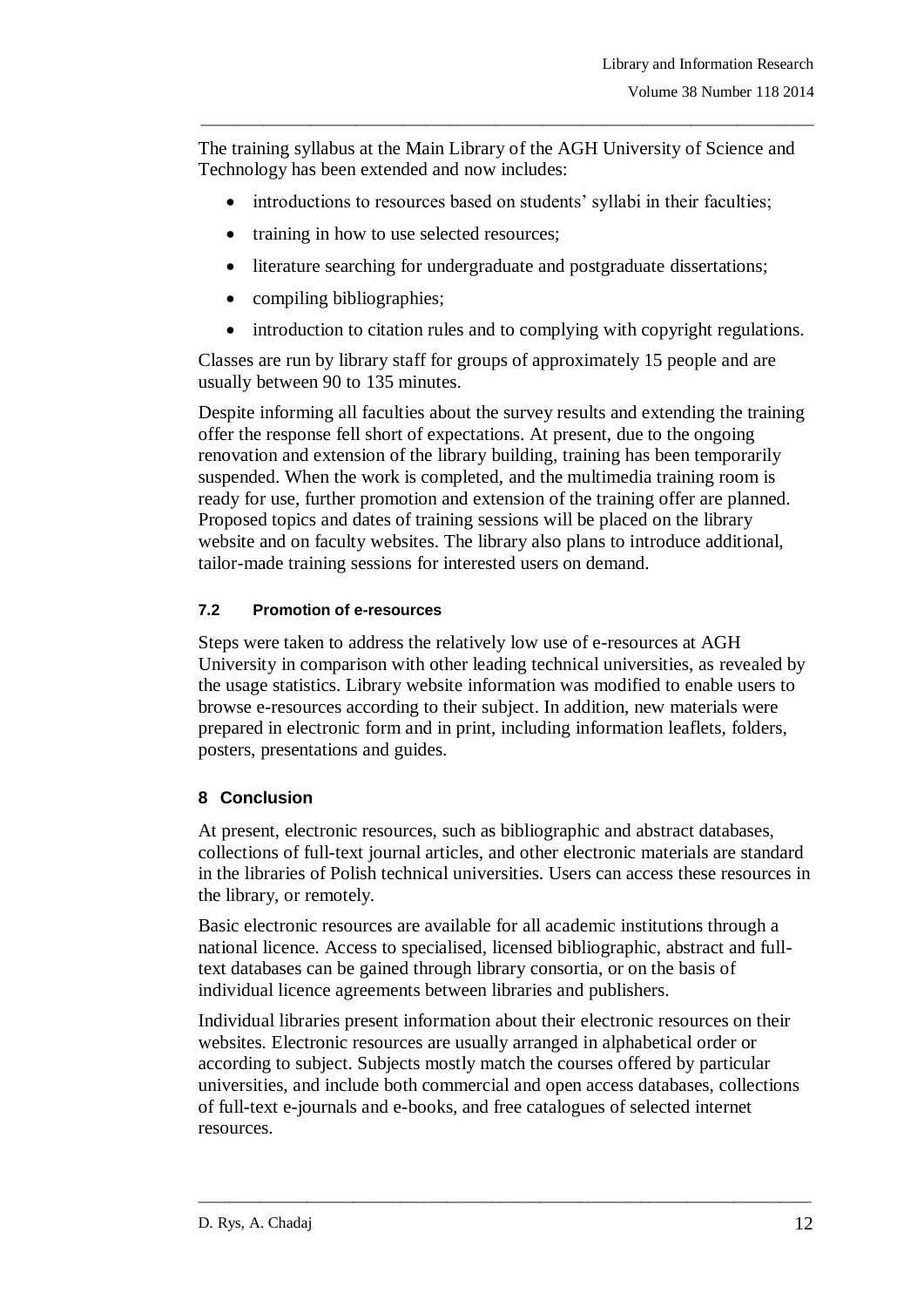The usage of electronic sources is gradually increasing. However, users encounter problems selecting appropriate sources and using them effectively. Therefore, training also needs to be provided to a larger number of users and training programs should be customised to meet users' specific needs. This may involve training in small groups, one-to-one classes or tailor-made training sessions.

\_\_\_\_\_\_\_\_\_\_\_\_\_\_\_\_\_\_\_\_\_\_\_\_\_\_\_\_\_\_\_\_\_\_\_\_\_\_\_\_\_\_\_\_\_\_\_\_\_\_\_\_\_\_\_\_\_\_\_\_\_\_\_\_\_\_\_\_\_\_\_\_\_\_\_\_\_\_\_

User research provides valuable information about user knowledge of e-resources, the frequency of use, and the difficulties users face using these resources. Periodic repetition of the research will facilitate the adjustment of training programmes to users' needs and should help to raise awareness of e-resources.

One potential drawback of the increasing popularity of e-sources and the opportunity for remote access to them is that levels of contact between users and the library may diminish. In order not to lose their significance within their academic communities, libraries ought to be aware of ongoing developments and should modernise their services appropriately.

In order to support education and research adequately librarians working at Polish universities, especially technical ones, ought to improve their own qualifications constantly though participation in training events, seminars, webinars, and in local, national and international conferences.

### **References**

AGH ([2014]) *Biblioteka Główna AGH* [The Main Library of the AGH University of Science and Technology] [online]. URL: [http://www.bg.agh.edu.pl](http://www.bg.agh.edu.pl/) [accessed 9.11.14].

Chadaj, A. and Turecka, D. (2009) Wiedza na temat elektronicznych źródeł informacji i efektywność ich wykorzystania na podstawie badań ankietowych [The knowledge of electronic information sources and the effectiveness of usage based on survey research], *Praktyka i Teoria Informacji Naukowej i Technicznej,* **17**(1–2), 19-25.

Dech, L. (2012) Technology in libraries: past and present, *PNLA Quarterly*, **76** (2), 56-60.

Dobrzyńska-Lankosz, E. (2010) Biblioteka cyfrowa jako jeden z przejawów aktywności współczesnej biblioteki akademickiej [A digital library as an indication of a modern university library activity]. *In:* Library Conference, Technical University of Lodz, *Biblioteka w kryzysie czy kryzys w bibliotece?* [The library in crisis or crisis in the library]. Lodz: Library of Poznan University of Technology. 63-68.

Dobrzyńska-Lankosz, E. (2009) Tradycja a nowoczesność - temat stary jak świat [Tradition and modernity - a subject as old as the world] *In:* Lodz University Library Conference, *Stare i nowe w bibliotece - współpraca czy konkurencja* [The old and the new solutions in the library - cooperation or competition]. Lodz: University of Lodz. 15-23.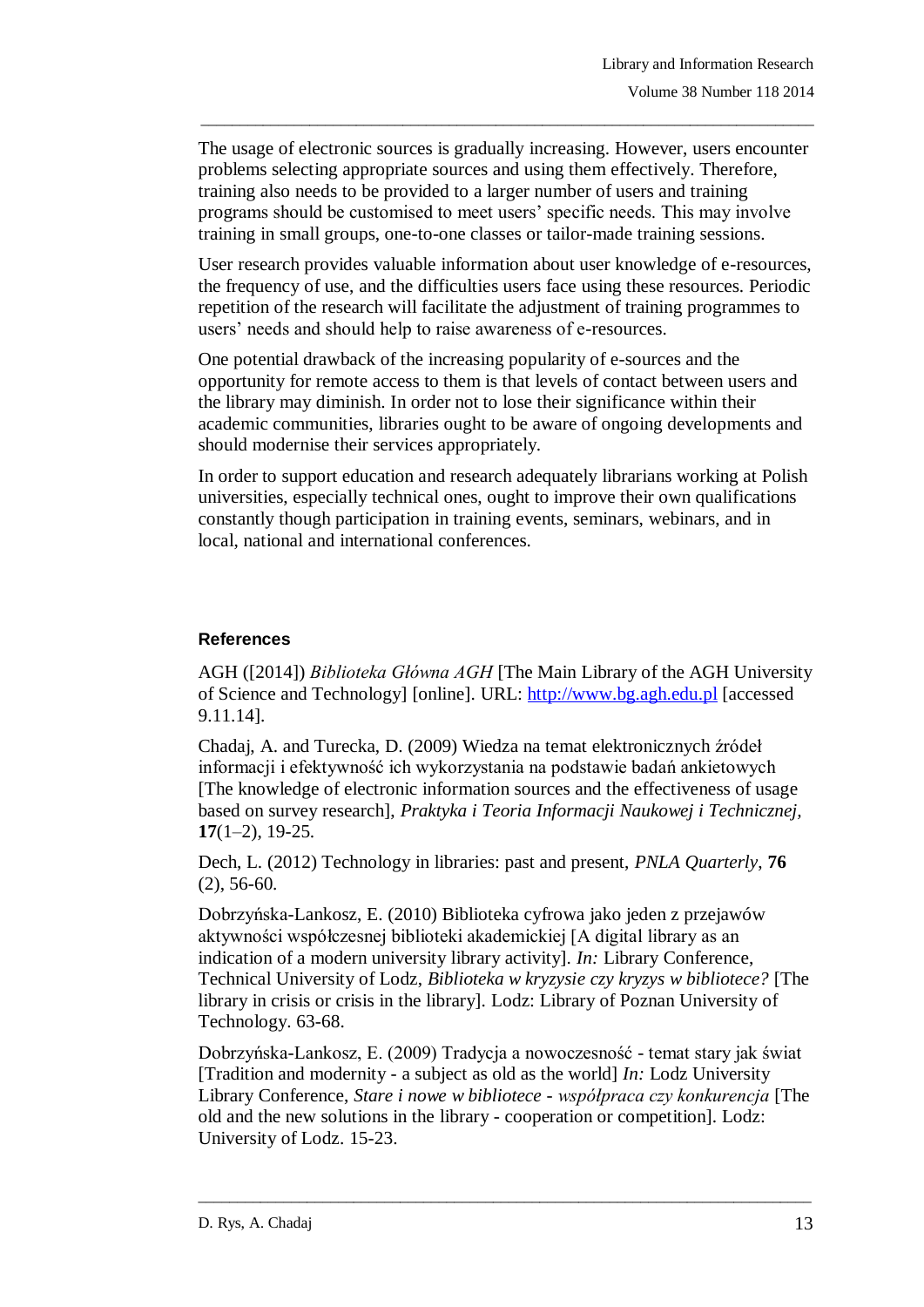Dobrzyńska-Lankosz, E.(2002) Wczoraj fantazja, dzisiaj - rzeczywistość, czyli o komputeryzacji polskich bibliotek akademickich słów kilka [Yesterday - fantasy, today - reality, or a few words on the computerisation of Polish university libraries] *In:* Jazdon, A. (ed.) *Stan i potrzeby polskich bibliotek uczelnianych* [The condition and needs of Polish university libraries] Poznan: Adam Mickiewicz University. 125-147.

\_\_\_\_\_\_\_\_\_\_\_\_\_\_\_\_\_\_\_\_\_\_\_\_\_\_\_\_\_\_\_\_\_\_\_\_\_\_\_\_\_\_\_\_\_\_\_\_\_\_\_\_\_\_\_\_\_\_\_\_\_\_\_\_\_\_\_\_\_\_\_\_\_\_\_\_\_\_\_

Górny, M. (2002) Od gromadzenia zbiorów do zarządzania zbiorami. [From acquisitions in a collection to managing library resources]. *In:* Jazdon A. (ed.) *Stan i potrzeby polskich bibliotek uczelnianych* [The condition and needs of Polish university libraries] Poznan: Adam Mickiewicz University. 105-124.

Grabowska, M. (1989) Katalogi online [Online catalogues], *Przegląd Biblioteczny,* **2**, 111-123.

Greenstein, D. and Thorin S. E. (2002). *The digital library: a biography* [online]. Washington: Digital Library Federation, Council on Library and Information Resources. URL:<http://www.clir.org/pubs/reports/pub109/pub109.pdf> [accessed 25.4.14].

IEEE Xplore and Google. *Engineering and Mathematics @ City. Blog at WordPress.com* [online]. URL:

<http://engineeringandmaths.wordpress.com/2010/06/28/ieee-xplore-and-google/> [accessed 25.5.13].

Iglezakis, I., Synodinou, T. and Kapidakis, S. (2011). *E-Publishing and Digital Libraries: Legal and Organizational Issues.* Hershey: IGI Global.

Interdyscyplinarne Centrum Modelowania Matematycznego i Komputerowego (2014) *Wirtualna Biblioteka Nauki* [Virtual Library of Science] [online]. URL: [http://vls.icm.edu.pl](http://vls.icm.edu.pl/) [accessed 9.11.14].

Jacquesson, A. (1995) *L'informatisation des bibliotheques. Historique, strategie et perspectives*. Paris : Electre – Editions du Cercle de la Librairie.

Janiak, M. and Krakowska, M. (2012) Ocena jakości bibliotek cyfrowych. [Quality assessment of digital libraries] *In:* Janiak. M., Krakowska, M., and Próchnicka, M. (ed.) *Biblioteki cyfrowe* [Digital libraries]. Warszawa: SBP. 135- 178.

Jańdziak, A. (2010) Elektroniczne zasoby bibliotek akademickich [University libraries electronic resources] In: Czerwińska E. and Jańdziak A. (ed.) *Biblioteka w środowisku współczesnej uczelni wyższej* [The library in the modern university environment] Opole: Oficyna Wydawnicza Politechniki Opolskiej. 111-118.

Kidd, T. (1997) Electronic journals management. Some problems and solutions. *Managing Information*, **4**, 10, 25-26.

Kopka, B. (2010) E-biblioteka. Dokąd zmierzamy? [E-library. Where are we heading?] *In:* Czerwińska E. and Jańdziak A. (ed.) *Biblioteka w środowisku współczesnej uczelni wyższej*. [The library in the modern university environment] Opole: Oficyna Wydawnicza Politechniki Opolskiej. 99-108.

 $\_$  ,  $\_$  ,  $\_$  ,  $\_$  ,  $\_$  ,  $\_$  ,  $\_$  ,  $\_$  ,  $\_$  ,  $\_$  ,  $\_$  ,  $\_$  ,  $\_$  ,  $\_$  ,  $\_$  ,  $\_$  ,  $\_$  ,  $\_$  ,  $\_$  ,  $\_$  ,  $\_$  ,  $\_$  ,  $\_$  ,  $\_$  ,  $\_$  ,  $\_$  ,  $\_$  ,  $\_$  ,  $\_$  ,  $\_$  ,  $\_$  ,  $\_$  ,  $\_$  ,  $\_$  ,  $\_$  ,  $\_$  ,  $\_$  ,

Mazurek, C., Parkoła, T. and Werla, M. (2012) Tworzenie i rozwój bibliotek cyfrowych [The creation and development of digital libraries] *In:* Janiak. M.,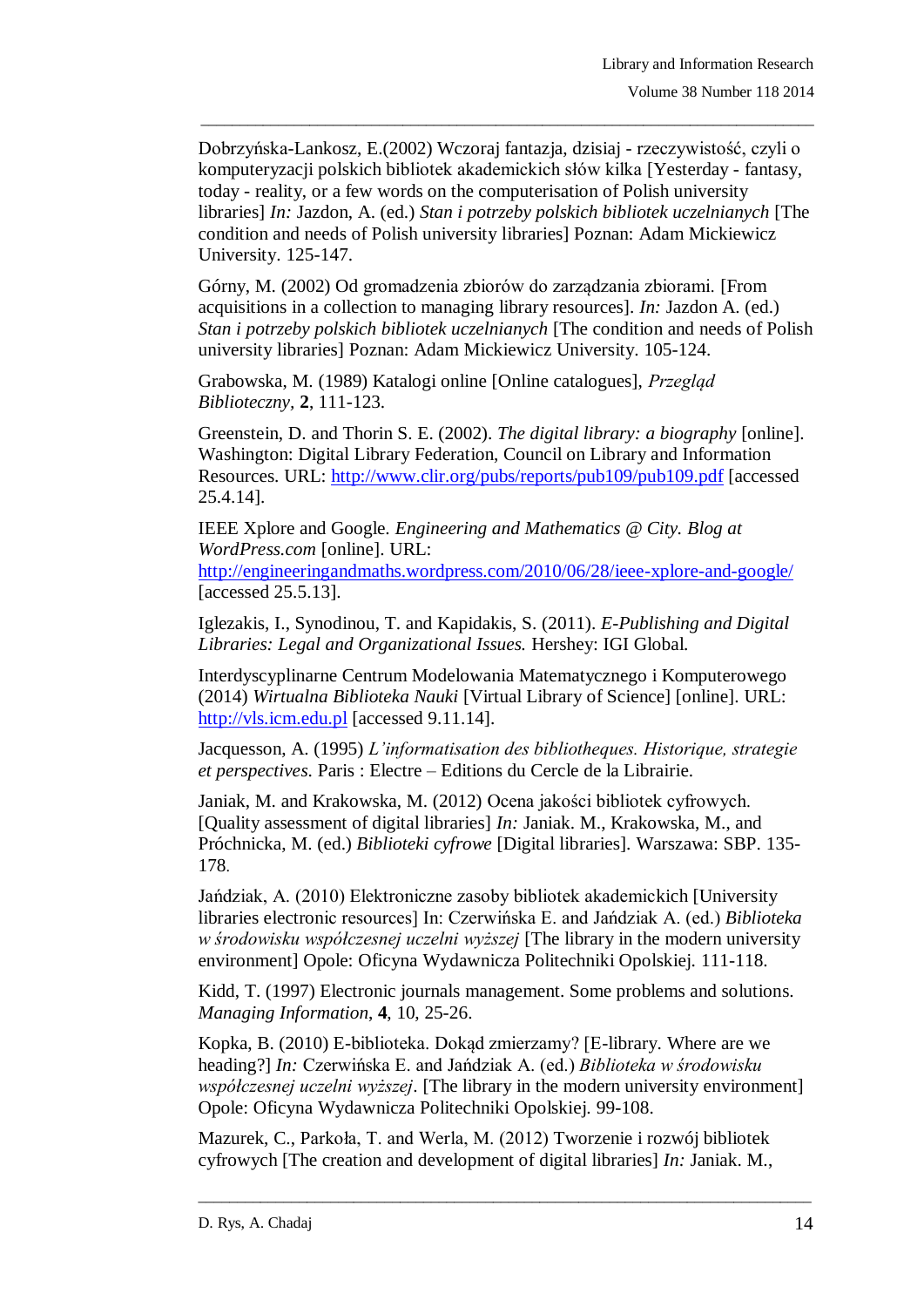Krakowska, M. and Próchnicka, M. (ed.) *Biblioteki cyfrowe* [Digital libraries] Warszawa: SBP. 341-361.

\_\_\_\_\_\_\_\_\_\_\_\_\_\_\_\_\_\_\_\_\_\_\_\_\_\_\_\_\_\_\_\_\_\_\_\_\_\_\_\_\_\_\_\_\_\_\_\_\_\_\_\_\_\_\_\_\_\_\_\_\_\_\_\_\_\_\_\_\_\_\_\_\_\_\_\_\_\_\_

Moghaddam, A. I. (2009) Databases: From paper-based to web-based, *Library Philosophy and Practice*, (March), 1-6.

Nabiałczyk, K. (2007) Organizacja zdalnego dostępu do licencjonowanych elektronicznych zasobów informacji w bibliotekach uczelni wyższych [The organisation of online access to subscribed electronic sources of information in university libraries], *Przegląd Biblioteczny*, **2**, 221-232.

Nahotko, M. (2004) Komputeryzacja bibliotek naukowych w Polsce [Computerisation of academic libraries in Poland], *Konspekt* [online] **19**. URL: <http://www.wsp.krakow.pl/konspekt/19/nahotko2.html> [accessed 29.4.13].

Nicholas, D., Williams, P. and Rowlands, I. (2010) Researchers' e-journal use and information seeking behavior, *Journal of Information Science*, **36**(4), 494-516.

Open AGH ([2014]) *Open AGH* [online]. URL: <http://open.agh.edu.pl/index.php?id=1&theme=1280> [accessed 9.11.14].

Paluszkiewicz, A. (1991) Rola formatu i kartotek wzorcowych w komputeryzowanych katalogach bibliotecznych [ The role of bibliographic format and authority files in computerised library systems], *Przeglad Biblioteczny,* (3/4), 275-279.

Politechniki Warszawskiej (2012) *Biblioteka Główna Politechniki Warszawskiej*  [The Main Library of the Warsaw University of Technology] [online]. URL: [http://www.bg.pw.edu.pl](http://www.bg.pw.edu.pl/) [accessed 9.11.14].

Politechniki Wrocławskiej ([2014]) *Centrum Wiedzy i Informacji Naukowo-Technicznej – Biblioteki* [Centre of Knowledge and Science and Technology Information – Library] [online]. URL:

<http://www.biblioteka.pwr.wroc.pl/index.dhtml> [accessed 9.11.14].

Raitt, D. (2000) Digital library initiatives across Europe, *Computer Libraries,* **20**(10), 1-9.

Repozytorium Eny Politechnika Wroclawska ([2014]) *Repozytorium Eny. Politechnika Wroclawska* [ENY Repository of the Wroclaw University of Technology] [online]. URL:<http://zet10.ipee.pwr.wroc.pl/> [accessed 9.11.14].

Sójkowska, I. and Podgórski, F. (2008) Elektroniczne źródła informacji naukowej w bibliotekach szkół wyższych: Badania ankietowe [Electronic sources of information: A questionnaire survey], *Zagadnienia Informacji Naukowej*, **1**, 45- 58.

Stępniak, J. (2010) Polityka gromadzenia zbiorów elektronicznych - od samofinansowania do licencji krajowych [The policy of electronic resources development - from self-financing to the national consortium program]. *In:* Library Conference, Technical University of Lodz, *Biblioteka w kryzysie czy kryzys w bibliotece?* [The library in crisis or crisis in the library]. Lodz: Library of Poznan University of Technology. 71-83.